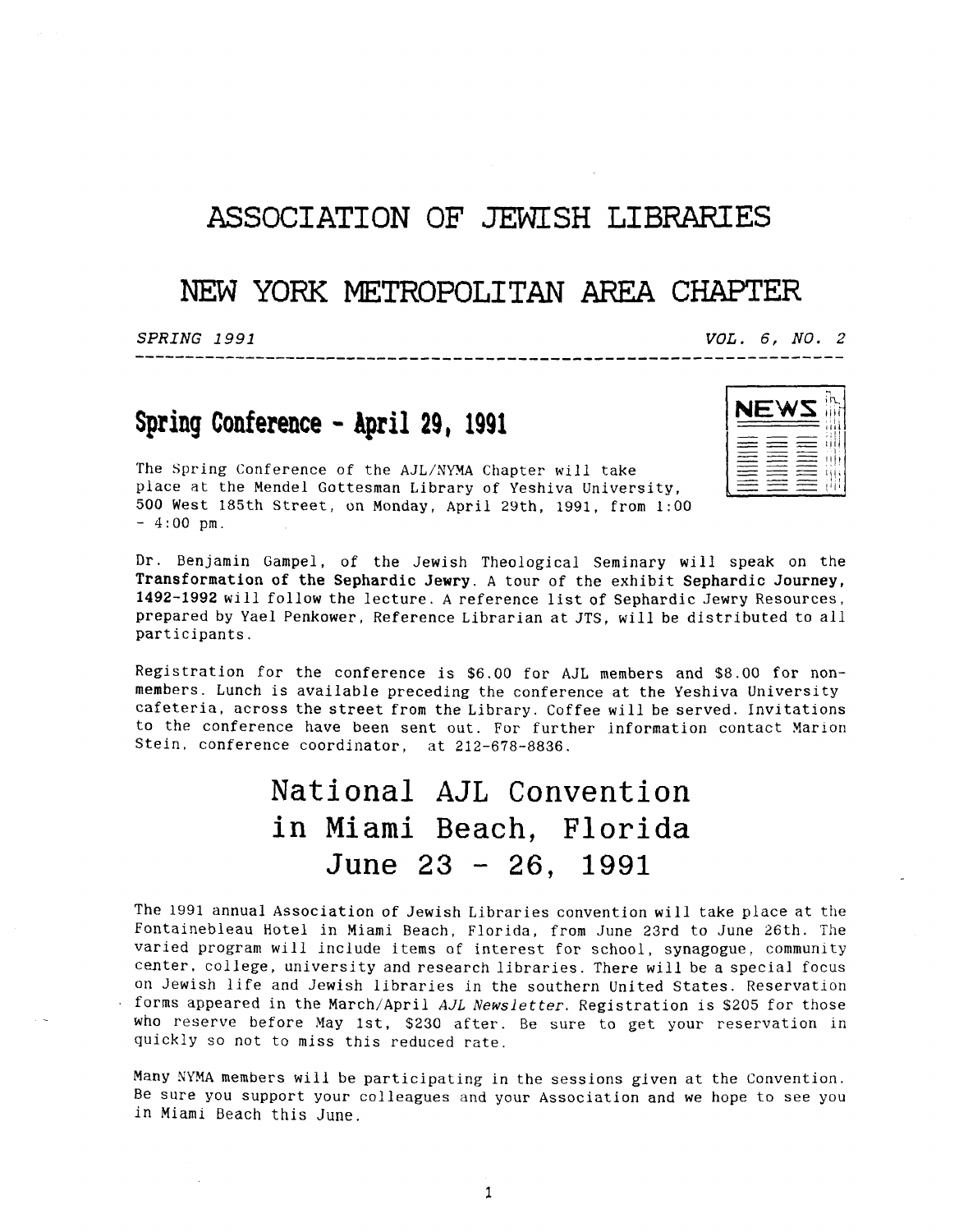# **NYMA Activities:** Workshops and Fall Conference Report

#### Fall Conference - October 25, 1990

The Fall Conference of the AJL/NYMA Chapter was held at the Library of the Jewish Theological Seminary of America on Thursday, October 25th, 1990. The program, Today's Ephemera Tomorrow's Historical Documents, was made up of three parts: a film entitled Let the Record Show: Practical Uses for Historical Documents, which was followed by a panel discussion of archivists. The participants gave a lively account of the archive/library connection and specifically about their<br>collections. Shulamith Berger (Yeshiva University), Denise Gluck (Joint (Yeshiva University). Denise Gluck (Joint Distribution Committee) and Steven Siegel (92nd Street Y) each explained what their collections included and who and how they are used. The program concluded with a film about the Joint Distribution Committee using their archival materials.

#### Fall Cataloging Workshop, November 17, 1990

**NYMA's** Fall 1990 Cataloging Workshop Hebrew/English Cataloging in an Online Environment, was an exploration of the future as it relates to cataloging. Yet, it was also **a** look back to the world of the founders of modern Judaica librarianship in that the Workshop celebrated the publication of a printed catalog of the YIVO Library's card catalog and authority file.

Hosted by the YIVO Institute for Jewish Research, the Workshop took place on November 19th and drew fifty-five catalogers, mostly from the New York Metropolitan area, with a national and international flavor added by participants from Ohio and Montreal, Canada. The workshop was chaired by Marcia Goldberg (Gratz College) and Rita Lifton (JTS).

The first segment of the program dealt with ALEPH, a multi-lingual integrated library system developed at the Hebrew University in Jerusalem. Naomi Steinberger (JTS) and Aviva Astrinsky (Annenberg Research Institute) described their respective institution's experiences in implementing ALEPH.

The second part of the workshop opened with a presentation of Hebraic authority control by Dr. Bella Hass Weinberg (St. John's University). This was followed by a reception in honor of the publication of The Yiddish Catalog and Authority Pile of the YIVO Library. The workshop concluded with remarks by Zachary Baker (YIVO) in which he described **YIVO's** core collection. He and Dr. Weinberg co-edited the YIVO catalog.

Submitted by Rita Lifton.

#### NYMA Reference Workshop

The annual NYMA Reference Workshop took place on February 25th, 1991. at Yeshiva University. The topic was: *Reference Sources* on the Arab-Israeli *Conflict.* The workshop was presented by members of the Yeshiva University Libraries Staff. Leah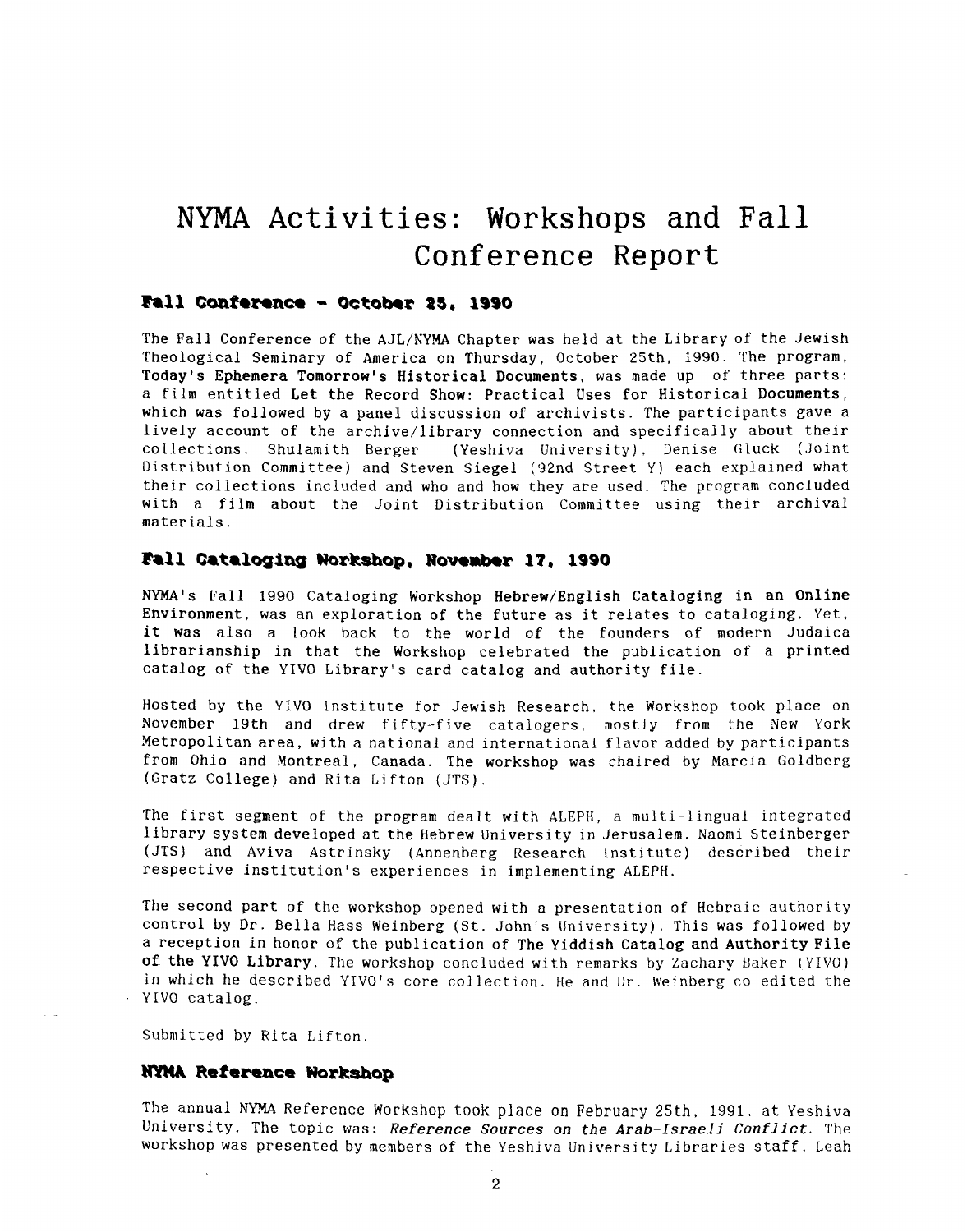Adler was the coordinator. Zalman Alpert discussed pertinent reference works. His presentation was based in part on a pathfinder which had previously been prepared by Zvi Erenyi, for students of Yeshiva University. John Moryl and David Crygnola discussed online research possibilities. The afternoon ended with a video presentation entitled Beyond the Mirage.

Submitted by Leah Adler.

#### **NYMA Day School Workshop**

The Day School Workshop, held on Wednesday, March 13th, 1991 at the Heschel School, was informative, interesting and fun. We had **a** wonderful turnout of librarians in addition to other school and synagogue related personnel.

The first speaker was Marie Wilson, resource coordinator at the Calhoun School. She spoke about appropriate use of existing space in a small library; managing your library; and communicating with your school community. During her presentation we broke up into small groups where we discussed these topics and then came up with useful ideas.

Our second presenter was our host librarian Beth Anshen Braunstein who discussed the research and implementation of an online catalog program for a small library. Beth's presentation was most informative, well-organized and useful since she included anecdotes on trials, tribulations and experiences in the process of computerization.

This workshop was particularly productive and stimulating. We would appreciate any ideas or topics from the membership that would be of interest for future workshops. You can contact Beth Braunstein (Heschel School) or Eileen Shmidman (Ramaz), the co-chairs of this event.

Submitted by Eileen Shmidman.

## **MESSAGE FROM THE PRESIDENT**

When Edith Lubetski gathered a group of us together some eight years ago with the idea of forming a local chapter of AJL-NYMA I could not have envisioned how quickly her seed of an idea would flower into the reality of the vibrant NYMA chapter. **As** I am just completing a three year term as president I am proud to say that it has been filled with stimulating programs for both special and general interest participants. I applaud the talents of my colleagues who have run the excellent cataloging, reference, day school librarian and synagogue librarian workshops, all of which have drawn librarians from within and without the New York metropolitan region., The twice yearly conferences have taken advantage of the special resources in our areas such as the fantastic exhibition held at the New York Public library in 1988 **and** the "Going Home" at YIVO in 1989. Our speakers focused on aspects of special interest to the librarians. The forthcoming conference at Yeshiva University Sephardic Journey, **1492-1992,**  Promises to be the same special combination of lecture and guided tour.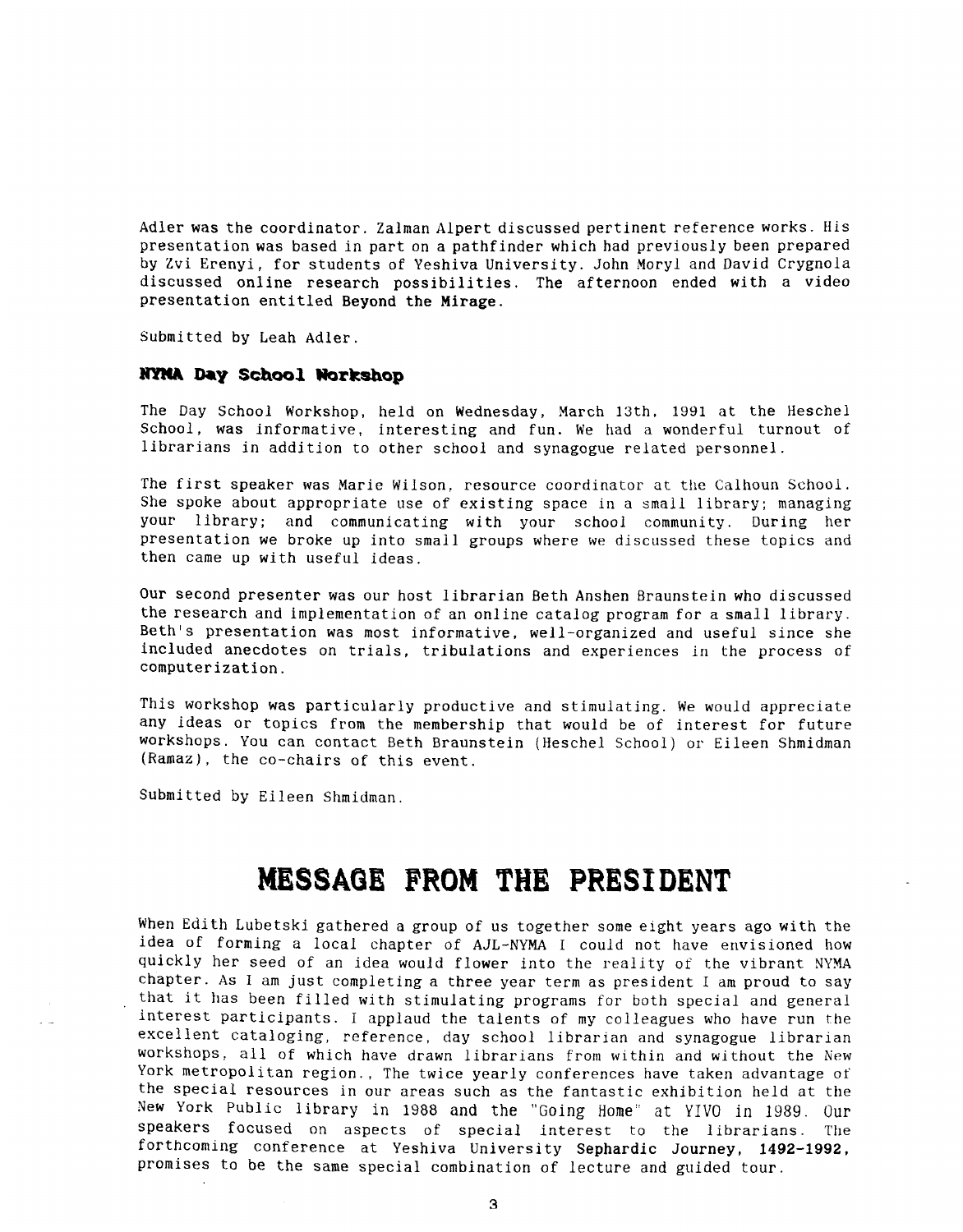The Executive Board was wonderful, dedicated people. My thanks to everyone for making these past three years most gratifying. NYMA enjoys special advantages because it is located in the heart of such phenomenal Judaica centers and by extension is home to *so* many librarians of Judaica. It is a privilege to be involved. I hope, as time goes on, more people volunteer their services. This year Leah Adler and Beth Braunstein joined the Board and contributed greatly.

No doubt we are in for note-worthy activities under the leadership of our incoming president, Music Librarian at JTS, Marion Stein. I look forward to continued successes for NYMA.

Esther Nussbaum, Outgoing President

# Conferences and Workshops of Interest in our **Community**

#### **Elementary School Librarians Staff Development Day**

The annual Elementary School Librarians Staff Development Day was held on Thursday, April 11, 1991. Eileen Shmidman of Ramaz Lower School attended and reports:

The program topic was strategies for integrating library and information skills in the curriculum. However, the presenter could not come and instead we had three wonderful presentations by three children's authors.

The first was Jeanne Betancourt who writes about "hot" contemporary issues for ages 10 and up. She spoke about the writers process: research background materials to set the scene of a book.

Robert Kimmel-Smith was the second author. He touched on familiar poignant memory in all of us by describing where he grew up (Brooklyn) where he went to school, reading in bed as a sickly child, college life (Brooklyn College), etc. He wrote from the time he was little, but began professionally after a career in advertising. Robert Kimmel-Smith writes about boys, realistic, funny and sad stories for pre-adolescent ages.

Patricia Hermes was the third author. Her message was that the author should tell you in the most honest way what he or she really believes in. Her books deal with different kinds of separation (sometimes even death). Patricia Hermes stressed the importance of reading to all-age children and having children write ' about what they know. She suggested encouraging this by having children keep private journals.

#### **Cataloging Congress at St. John's University**

On Monday, February 18th, St. John's University sponsored a librarians' congress which **had** as its theme "Cataloging Heresy: Challenging the Standard Bibliographic Product". Dr. Bella Hass Weinberg, Congress chair, stated the central issues of the Congress as: is the idea of standard cataloging valid? Can centrally supplied